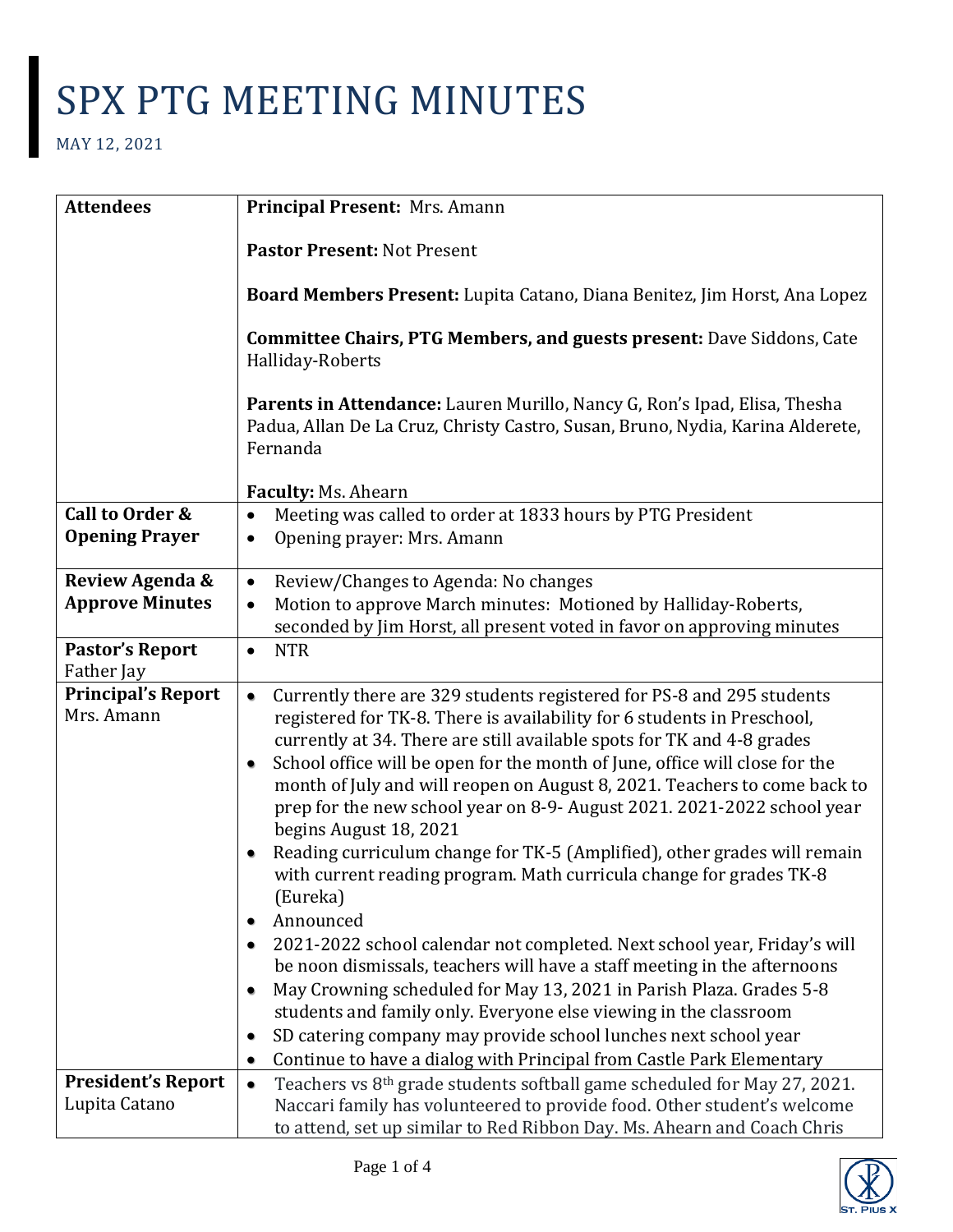|                           | with additional information once planning has been concluded<br>SPX currently has a COSTCO card to make purchases for future events.<br>٠                    |
|---------------------------|--------------------------------------------------------------------------------------------------------------------------------------------------------------|
|                           | Principal has credit card; Father Jay is the account holder                                                                                                  |
|                           | Principal will provide staff list for accurate number for lunch during<br>٠<br><b>Teacher Appreciation Week</b>                                              |
|                           | No motions required for lunch under \$500.00, PTG to provide 2 lunches<br>٠                                                                                  |
|                           | during the week, a nicer lunch on Friday since teachers/staff continue to<br>work on accreditation                                                           |
| <b>Vice President's</b>   | Continues to contact sponsors for donations for partners in education<br>$\bullet$                                                                           |
| <b>Report</b>             | Scheduled Kona Ice for April 27, 2021. Same flavors as previous event,<br>٠                                                                                  |
| Diana Benitez             | need number of presales                                                                                                                                      |
| <b>Treasurer's Report</b> | PTG Admissions- net profit \$9,975<br>$\bullet$                                                                                                              |
| Jim Horst                 | Wreath Sales-net profit \$7,550<br>٠                                                                                                                         |
|                           | Restaurant Fundraisers- net profit \$1514.62<br>٠                                                                                                            |
|                           | Tile Sales-net profit \$9,800.00<br>٠                                                                                                                        |
|                           | Wine Glass Sales- net profit \$900.00<br>٠                                                                                                                   |
|                           | "I Support SPX" button as of December total- net profit \$1,040.00<br>٠                                                                                      |
|                           | Partners in Education- net profit \$3,520.00<br>٠                                                                                                            |
|                           | Kona Ice- net profit 164.25<br>٠                                                                                                                             |
|                           | Toy Drive- net profit \$142.25<br>٠                                                                                                                          |
|                           | Amazon Smile- net profit \$78.85<br>٠                                                                                                                        |
|                           | Box Tops- net profit \$77.00<br>٠                                                                                                                            |
|                           | Uniform Sale-net profit \$615.00<br>٠                                                                                                                        |
|                           | Expenditures-\$1,553.96<br>٠                                                                                                                                 |
|                           | Total net income as of 4/14/2021, \$33,823.06<br>٠                                                                                                           |
|                           | Advisory Board has approved laptops for PTG board members. Creating a<br>$\bullet$                                                                           |
|                           | sign out letter, similar to student's IPAD acknowledgement form to keep                                                                                      |
|                           | electronics safe and secure                                                                                                                                  |
| <b>Secretary Report</b>   | <b>NTR</b><br>٠                                                                                                                                              |
| Ana Lopez                 |                                                                                                                                                              |
| <b>Room Parent</b>        | Junior high night (6-8 grade) scheduled for April 30, 2021 from 6 pm to 10<br>$\bullet$                                                                      |
| Coordinator               | pm. Play movie, giant yard games, pizza. Committee has been formed                                                                                           |
| <b>Report</b>             | already, all donations due April 23, 2021. No siblings allowed, need 2 large                                                                                 |
| Cate Halliday-<br>Roberts | outdoor lights, outdoor pizza oven, chaperones, student council for set up                                                                                   |
|                           | and clean up (contact Ms. Lujan). Finalizing list of phone numbers for                                                                                       |
|                           | emergency contact, permission slips, pick up/drop off location                                                                                               |
|                           | Teacher appreciation week May 3-7, 2021. Mrs. Thesha Padua shared ideas<br>$\bullet$<br>for the week: Monday-Flower Day, Tuesday- Snack Day, Wednesday- Gift |
|                           | Day, Thursday- Cards of Appreciation, and Friday- Prayers                                                                                                    |
|                           | PTG will provide lunch for teachers all week and a gift card                                                                                                 |
|                           |                                                                                                                                                              |

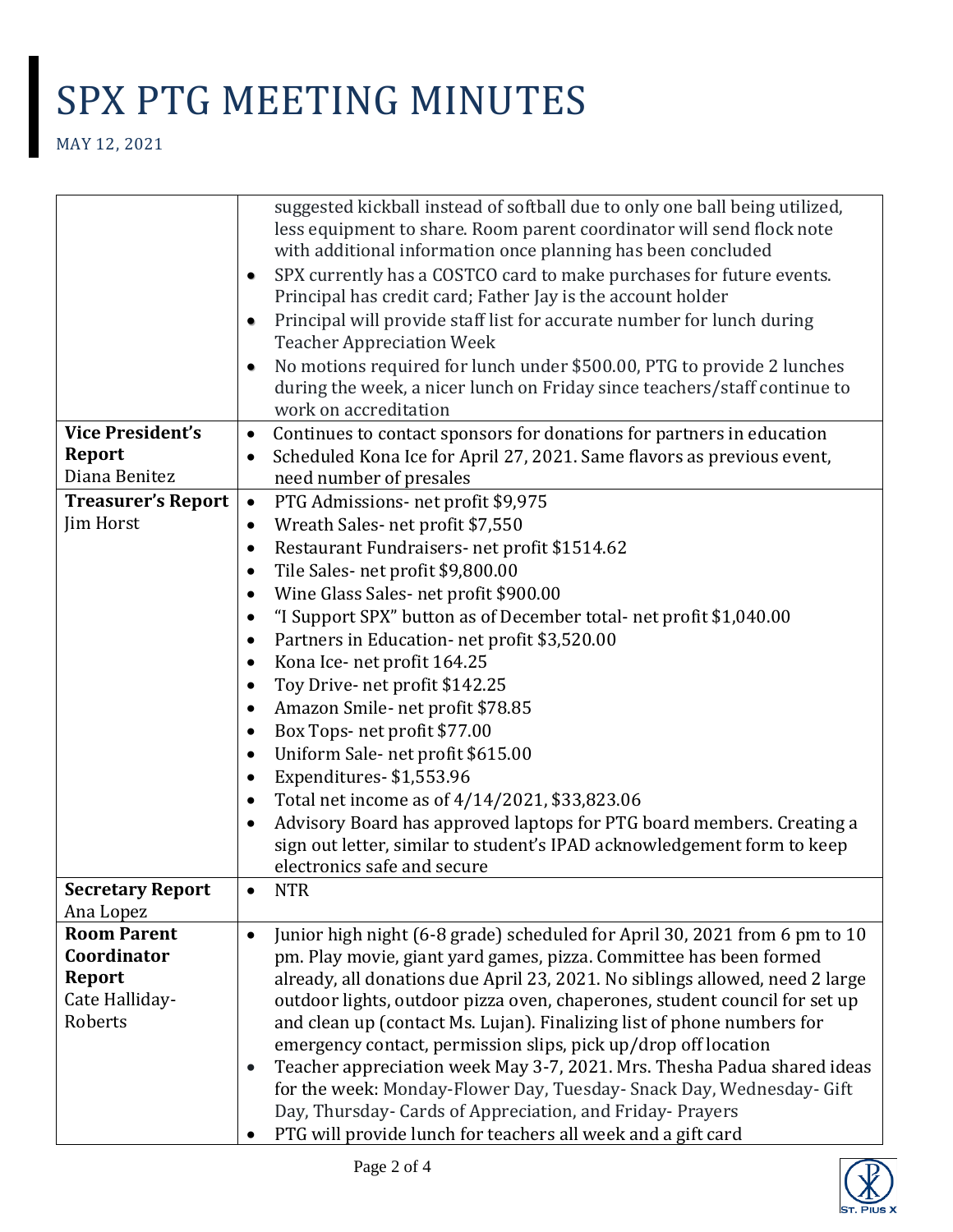|                           | Mrs. Pham will provide mini bundt cakes for all staff<br>$\bullet$                                                                   |
|---------------------------|--------------------------------------------------------------------------------------------------------------------------------------|
| Fundraising/              | Looking for a new Ambassador coordinator, coordinator will be involved in<br>$\bullet$                                               |
| <b>Marketing</b>          | parish events. Upper grades welcome to participate, Dave Siddons will                                                                |
| Coordinator               | train incoming coordinator                                                                                                           |
| <b>Report</b>             | Dave suggested to have Ambassadors greet parents/guests for first holy<br>$\bullet$                                                  |
| Dave Siddons              | communion scheduled for May 8, 2021 at Parish plaza                                                                                  |
|                           | Tile and wine glass sales coming to an end on April 26, 2021, selling during<br>$\bullet$                                            |
|                           | Saturday and Sunday mass                                                                                                             |
|                           | Any ideas/suggestions for fundraising are welcome at any time, contact<br>$\bullet$                                                  |
|                           | Dave or PTG President. Future suggestions possibly for next school year                                                              |
|                           | (sales/discount cards, entertainment books)                                                                                          |
| <b>Faith-In-Action</b>    | Dropped off for food baskets and gift cards to Castle Park Elementary from<br>$\bullet$                                              |
| Coordinator               | SPX 7 <sup>th</sup> and 8 <sup>th</sup> grade students                                                                               |
| <b>Report</b>             | Continue to plan for future events<br>$\bullet$                                                                                      |
| <b>Hospitality Report</b> | <b>NTR</b><br>$\bullet$                                                                                                              |
| Vacant                    |                                                                                                                                      |
| Committee                 | <b>NTR</b><br>$\bullet$                                                                                                              |
| <b>Reports</b>            |                                                                                                                                      |
|                           |                                                                                                                                      |
| <b>New Business</b>       | Discussion with principal and room parent coordinator on a new position<br>$\bullet$                                                 |
|                           | to PTG (would need approval from Advisory Board) to pair up current                                                                  |
|                           | parent(s) to new incoming families to answer any questions about school                                                              |
|                           | related activities                                                                                                                   |
|                           | Discussion of creating an individual position in PTG for Mileage Club. In the<br>$\bullet$                                           |
|                           | past Mr. Allan De La Cruz graciously volunteered to come in every morning                                                            |
|                           | to set up and hole punch the student's cards. Currently, Allan will only be                                                          |
|                           | available M/W/F. Conversation in the past about purchasing electronic                                                                |
|                           | devices to track the number of laps executed by the student, to eliminate                                                            |
|                           | punching cards. This device be used during Turkey Trot as well. If the                                                               |
|                           | school was to purchase device from Fitness Finder Tracker, the Walker                                                                |
|                           | family volunteered to pay the subscription for the first year                                                                        |
| Unfinished                | Possibility on auctioning Gala items next school year with a family<br>$\bullet$                                                     |
| <b>Business</b>           | community kickoff event                                                                                                              |
|                           | Available PTG positions are Secretary, Fundraising/Marketing Coordinator,                                                            |
|                           | and Room Parent Coordinator. Principal will send out nomination form to                                                              |
|                           | all parents, format will be in google form. PTG positions are a two-year                                                             |
|                           | commitment for continuity purposes, if member can only commit for one                                                                |
|                           | year, it is acceptable. Nomination form will be sent out 4/15/2021, election                                                         |
|                           | on 4/23/2021. New members will be introduced May 5, 2021 during<br>scheduled PTG meeting                                             |
| <b>Open Forum</b>         |                                                                                                                                      |
|                           | Ms. Elisa suggested to have a dedicated cart to go around to pass snacks to<br>$\bullet$                                             |
|                           | teachers. This can be done once a month, quarterly, etc. Each grade would                                                            |
|                           | be asked to bring various types of snacks for that specific time frame<br>$\mathbf{D}_{\mathbf{0}\mathbf{0}}\mathbf{2}$ of $\Lambda$ |